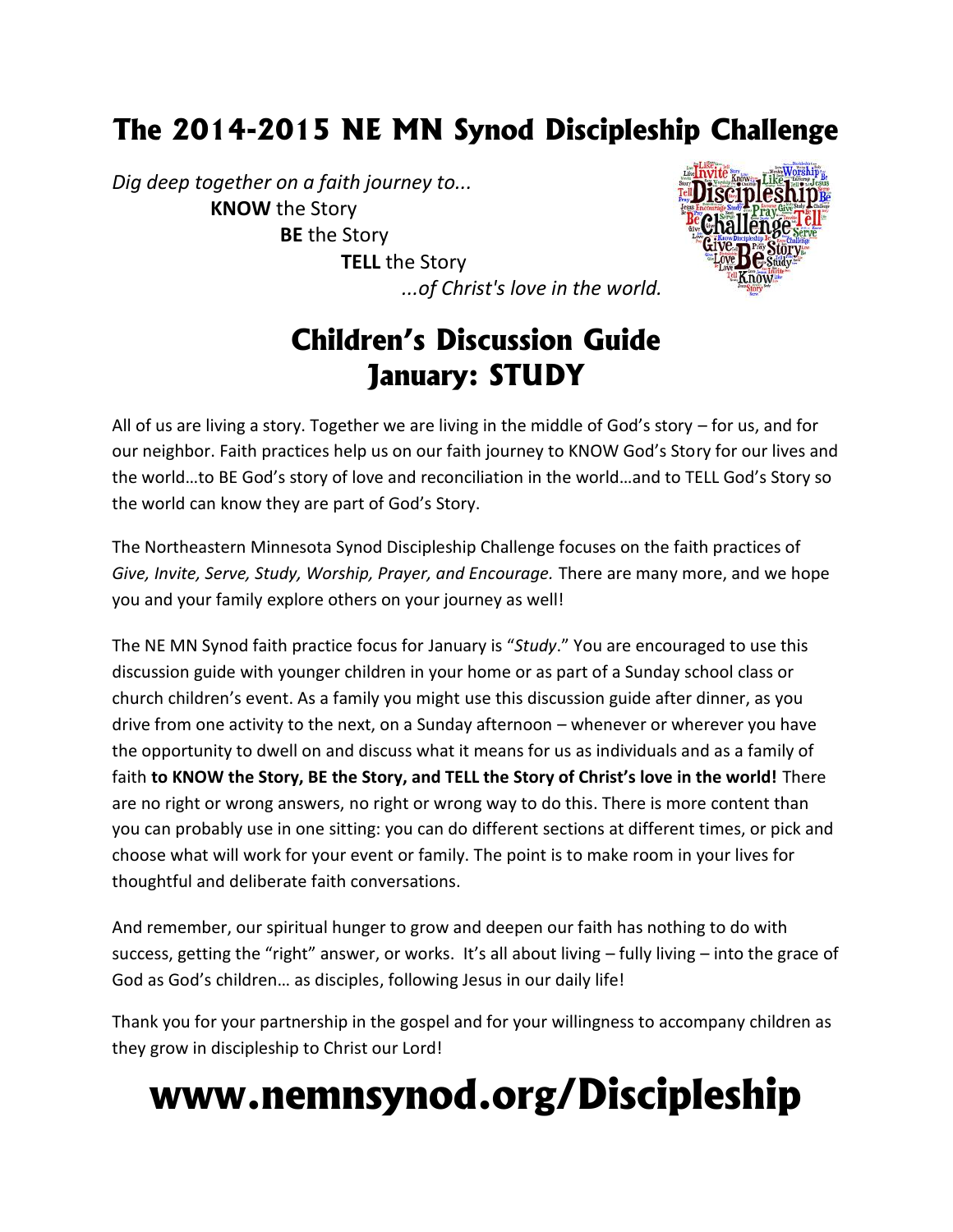## **NE MN Synod Discipleship Challenge:**

### **KNOW…BE…TELL the Story! January 2015 Children's Discussion Guide: STUDY**

#### **Supplies you may choose to purchase/bring in for this activity:**

Small inexpensive flashlights – one for each child One large flashlight A box Masking tape Black paper – one sheet per child White crayons or chalk OR Glow-in-the-dark writing utensils – one per child Highlighters Large sheets, pillows, blankets, chairs or tables Children's Story Bibles or Children's Study Bibles

#### **KNOW the Story:** *How is the faith practice "study" part of God's Story?*

\*\*Before children arrive, turn on a flashlight and put it into a closed box. Choose a gathering space that can be made completely dark. Using masking tape, tape down a path around the room with zig zags and turns. Tape down an arrow at the start of the path.

As you are waiting for all the children to arrive teach the chorus of "Thy Word": *Thy Word is a lamp unto my feet and a light unto my path.*

When all the children have arrived, turn out all the lights. Then give them some instructions.

For example: "I want everyone to get up and line up, shortest to tallest behind the arrow on the floor. Once you are all lined up I want you to follow the leader all the way around the room staying on the tape line."

Wait for the children to comment that they can't see because it is dark.

Reply: "I have a flashlight right here."

Wait for them to comment that they can't see the light.

Reply: "Well, my flashlight is turned on but it is inside this box."

Wait for the children to direct you to open the box. Once they have pointed out that you must open the box to see the flashlight so it can help lead the way, then take out the flashlight and allow them to use it to complete the task.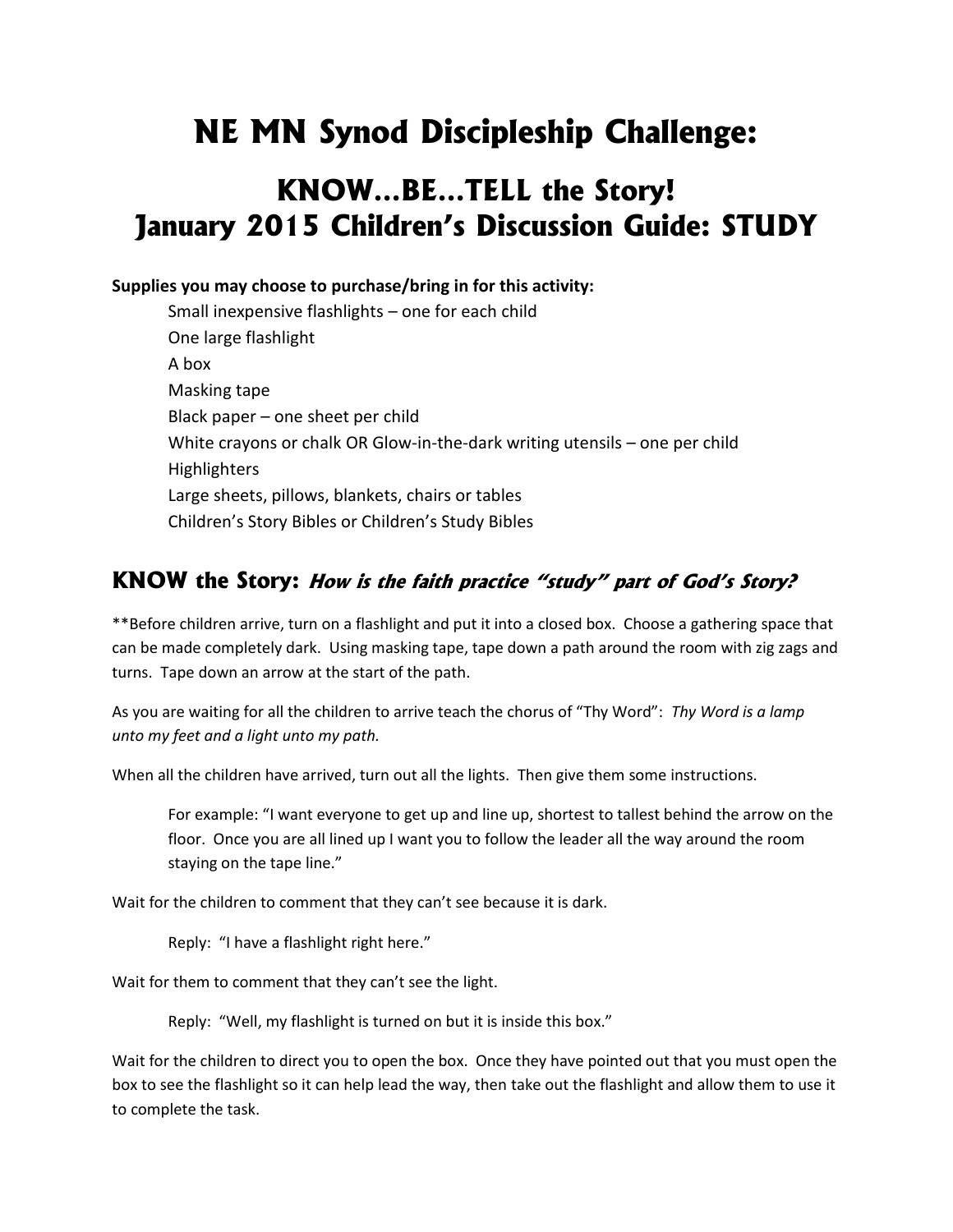Discuss:

When I first asked you to line up and follow the tape, why weren't you able to? *(It was too dark)*

Why wasn't the flashlight helpful at first? *(Because you hadn't opened the box so that light could shine into the room.)*

Read:

Psalm 119:105 says "Your word is a lamp unto my feet and a light unto my path."

God's Word, which we read in the Bible, lights up our lives reminding us that Jesus is with us and helps us to know where we should go and what we should do every day. But sometimes we don't open our Bibles and read God's word. How can it light our paths if we keep it closed in the pages of a book? Just like the box and the flashlight, we need to open our Bibles and study God's word for it to be a "lamp unto our feet and a light unto our paths".

As Jesus' disciples we are supposed to "Study" the word of God.

#### **BE the Story:** *How has the faith practice "study" been part of my Story, my faith journey?*

Gather in small groups and discuss:

What do you think it means to "study" something? *(Devoting time and attention to learning it)* What are some things you have had to "study"? *(Math, directions for a game, piano, etc.)* Who do you like to "study" with or do you prefer to "study" alone? Do you like or dislike "studying"? Why? How have you "studied" the word of God before? Who have you "studied" the word of God with? Why do you think it is important to "study" the word of God?

Take some time to "study" the Word of God together.

Provide chairs, sheets and clothespins, blankets, pillows, etc.

Put kids into small groups and give them a short period of time to build a "study tent" or "study fort" for their group.

Once forts are made, give each child a Children's Story Bible or Study Bible and a flashlight. Have kids crawl into their forts with their Bibles and flashlights. Turn out the lights.

Invite each small group to pick a story to read together with their flashlights. (You may also choose to assign a story.)